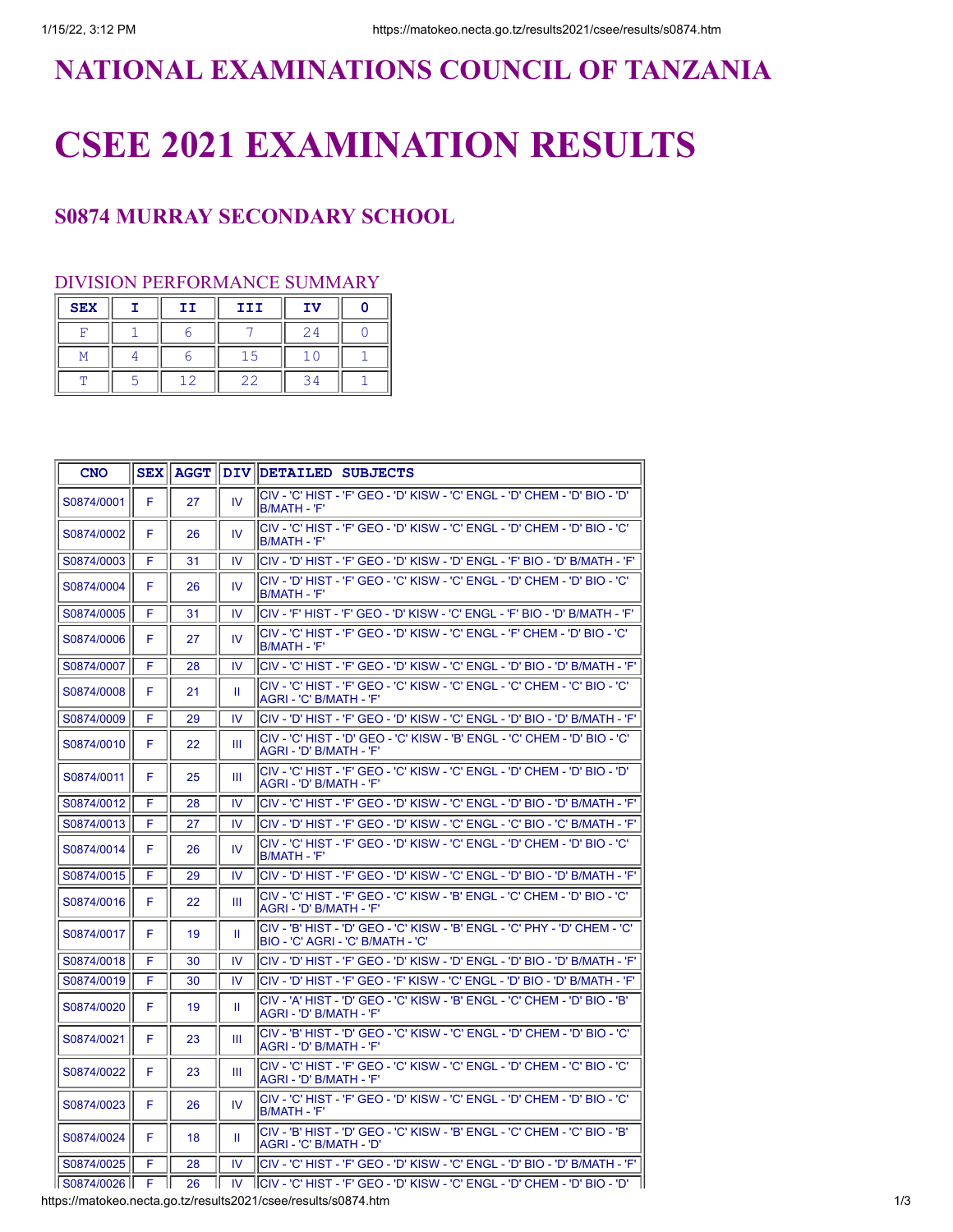|            |    |                  |    | IAGRI - 'D' B/MATH - 'F'                                                                                           |
|------------|----|------------------|----|--------------------------------------------------------------------------------------------------------------------|
| S0874/0027 | F. | 20               | H. | 'CIV - 'A' HIST - 'D' GEO - 'C' KISW - 'C' ENGL - 'C' CHEM - 'D' BIO - 'C<br> AGRI - 'C' B/MATH - 'F'              |
| S0874/0028 | F  | 32               | IV | <sup>I</sup> CIV - 'D' HIST - 'F' GEO - 'F' KISW - 'D' ENGL - 'F' BIO - 'D' B/MATH - 'F'                           |
| S0874/0029 | F  | 17               | T  | CIV - 'B' HIST - 'C' GEO - 'C' KISW - 'B' ENGL - 'C' PHY - 'D' СНЕМ - 'B'<br>IBIO - 'B' AGRI - 'C' B/MATH - 'C'    |
| S0874/0030 | F  | 30               | IV | 'F' CIV - 'D' HIST - 'F' GEO - 'D' KISW - 'D' ENGL - 'D' BIO - 'D' B/MATH - 'F                                     |
| S0874/0031 | F  | 28               | IV | 'CIV - 'C' HIST - 'F' GEO - 'D' KISW - 'D' ENGL - 'D' CHEM - 'D' BIO - 'D<br> B/MATH - 'F'                         |
| S0874/0032 | F  | 25               | Ш  | 'CIV - 'C' HIST - 'F' GEO - 'D' KISW - 'C' ENGL - 'D' CHEM - 'D' BIO - 'C<br>AGRI - 'D' B/MATH - 'F'               |
| S0874/0033 | F  | 21               | Ш  | CIV - 'B' HIST - 'F' GEO - 'C' KISW - 'C' ENGL - 'C' CHEM - 'D' BIO - 'C'<br> AGRI - 'C' B/MATH - 'F'              |
| S0874/0034 | F  | 32               | IV | 'CIV - 'F' HIST - 'F' GEO - 'F' KISW - 'D' ENGL - 'D' BIO - 'D' B/MATH - 'F                                        |
| S0874/0035 | F. | 27               | IV | 'CIV - 'C' HIST - 'F' GEO - 'D' KISW - 'C' ENGL - 'D' CHEM - 'D' BIO - 'D<br>IB/MATH - 'F'                         |
| S0874/0036 | F  | 29               | IV | (CIV - 'D' HIST - 'F' GEO - 'D' KISW - 'C' ENGL - 'D' BIO - 'D' B/MATH - 'F'                                       |
| S0874/0037 | F. | 23               | Ш  | 'CIV - 'C' HIST - 'F' GEO - 'C' KISW - 'C' ENGL - 'D' CHEM - 'C' BIO - 'C'<br>IB/MATH - 'D'                        |
| S0874/0038 | F  | 31               | IV | lCIV - 'D' HIST - 'F' GEO - 'F' KISW - 'C' ENGL - 'D' BIO - 'F' B/MATH - 'F'                                       |
| S0874/0039 | м  | 32               | IV | ICIV - 'D' HIST - 'F' GEO - 'D' KISW - 'D' ENGL - 'F' BIO - 'F' B/MATH - 'F'                                       |
| S0874/0040 | м  | 21               | Ш  | CIV - 'C' HIST - 'D' GEO - 'C' KISW - 'C' ENGL - 'C' CHEM - 'C' BIO - 'C'<br> AGRI - 'C' B/MATH - 'F'              |
| S0874/0041 | м  | 17               | T  | CIV - 'C' HIST - 'C' GEO - 'C' KISW - 'B' ENGL - 'B' PHY - 'C' CHEM - 'B'<br>BIO - 'B' AGRI - 'C' B/MATH - 'C'     |
| S0874/0042 | м  | 21               | H. | 'CIV - 'B' HIST - 'D' GEO - 'C' KISW - 'C' ENGL - 'D' PHY - 'D' CHEM - 'C<br>BIO - 'C' AGRI - 'C' B/MATH - 'F'     |
| S0874/0043 | м  | 25               | Ш  | 'CIV - 'C' HIST - 'F' GEO - 'D' KISW - 'C' ENGL - 'D' PHY - 'F' CHEM - 'D<br>BIO - 'C' AGRI - 'D' B/MATH - 'D'     |
| S0874/0044 | м  | 21               | Ш  | ICIV - 'C' HIST - 'D' GEO - 'C' KISW - 'C' ENGL - 'D' PHY - 'D' CHEM - 'C'<br>BIO - 'C' AGRI - 'C' B/MATH - 'C'    |
| S0874/0045 | м  | 23               | Ш  | 'CIV - 'C' HIST - 'D' GEO - 'C' KISW - 'C' ENGL - 'D' CHEM - 'D' BIO - 'C<br>AGRI - 'C' B/MATH - 'F'               |
| S0874/0046 | м  | 26               | IV | 'CIV - 'C' HIST - 'F' GEO - 'C' KISW - 'D' ENGL - 'F' CHEM - 'D' BIO - 'C<br><b>B/MATH - 'D'</b>                   |
| S0874/0047 | м  | 26               | IV | 'CIV - 'C' HIST - 'F' GEO - 'D' KISW - 'C' ENGL - 'D' CHEM - 'D' BIO - 'C<br>IB/MATH - 'F'                         |
| S0874/0048 | м  | 22               | Ш  | 'CIV - 'C' HIST - 'F' GEO - 'C' KISW - 'C' ENGL - 'C' CHEM - 'D' BIO - 'C<br>'AGRI - 'C' B/MATH - 'D               |
| S0874/0049 | м  | 28               | IV | 'ס' - O' HIST - 'F' GEO - 'D' KISW - 'D' ENGL - 'D' CHEM - 'D' BIO - 'D<br> B/MATH - 'F'                           |
| S0874/0050 | м  | 22               | Ш  | 'CIV - 'C' HIST - 'D' GEO - 'C' KISW - 'C' ENGL - 'D' CHEM - 'C' BIO - 'C'<br> AGRI - 'C' B/MATH - 'F'             |
| S0874/0051 | м  | 15 <sup>15</sup> | T. | CIV - 'А' HIST - 'С' GEO - 'С' KISW - 'В' ENGL - 'С' РНҮ - 'D' СНЕМ - 'В'<br>BIO - 'B' AGRI - 'B' B/MATH - 'C'     |
| S0874/0052 | м  | 22               | Ш  | CIV - 'C' HIST - 'F' GEO - 'C' KISW - 'C' ENGL - 'D' CHEM - 'C' BIO - 'C'<br>AGRI - 'D' B/MATH - 'C'               |
| S0874/0053 | м  | 25               | Ш  | 'CIV - 'C' HIST - 'D' GEO - 'D' KISW - 'C' ENGL - 'D' CHEM - 'D' BIO - 'C<br>AGRI - 'D' B/MATH - 'F'               |
| S0874/0054 | м  | 15               | T. | 'CIV - 'B' HIST - 'B' GEO - 'C' KISW - 'B' ENGL - 'C' PHY - 'D' CHEM - 'A'<br>BIO - 'B' AGRI - 'C' B/MATH - 'D'    |
| S0874/0055 | м  | 27               | IV | 'CIV - 'C' HIST - 'F' GEO - 'D' KISW - 'D' ENGL - 'F' CHEM - 'D' BIO - 'C<br>AGRI - 'D' B/MATH - 'F'               |
| S0874/0056 | м  | 22               | Ш  | ICIV - 'C' HIST - 'D' GEO - 'C' KISW - 'C' ENGL - 'C' CHEM - 'D' BIO - 'C'<br> AGRI - 'C' B/MATH - 'F'             |
| S0874/0057 | M  | 27               | IV | ICIV - 'C' HIST - 'F' GEO - 'D' KISW - 'C' ENGL - 'D' BIO - 'C' B/MATH - 'F'                                       |
| S0874/0058 | М  | 25               | Ш  | 'CIV - 'D' HIST - 'F' GEO - 'D' KISW - 'C' ENGL - 'D' CHEM - 'D' BIO - 'C<br>IB/MATH - 'C'                         |
| S0874/0059 | М  | 23               | Ш  | <sup>I</sup> CIV - 'C' HIST - 'D' GEO - 'C' KISW - 'C' ENGL - 'D' CHEM - 'C' BIO - 'C'<br>IB/MATH - 'F'            |
| S0874/0060 | М  | 20               | Ш  | 'CIV - 'B' HIST - 'D' GEO - 'C' KISW - 'C' ENGL - 'C' PHY - 'D' CHEM - 'C'<br>BIO - 'C' AGRI - 'C' B/MATH - 'C'    |
| S0874/0061 | М  | 22               | Ш  | <sup>I</sup> CIV - 'C' HIST - 'F' GEO - 'C' KISW - 'C' ENGL - 'D' CHEM - 'C' BIO - 'C'<br> AGRI - 'C' B/MATH - 'F' |
| S0874/0062 | M  | 30               | IV | (CIV - 'D' HIST - 'D' GEO - 'D' KISW - 'D' ENGL - 'F' BIO - 'D' B/MATH - 'F'                                       |
| S0874/0063 | м  | 24               | Ш  | ICIV - 'C' HIST - 'F' GEO - 'D' KISW - 'C' ENGL - 'D' CHEM - 'D' BIO - 'C'<br>AGRI - 'C' B/MATH - 'F'              |